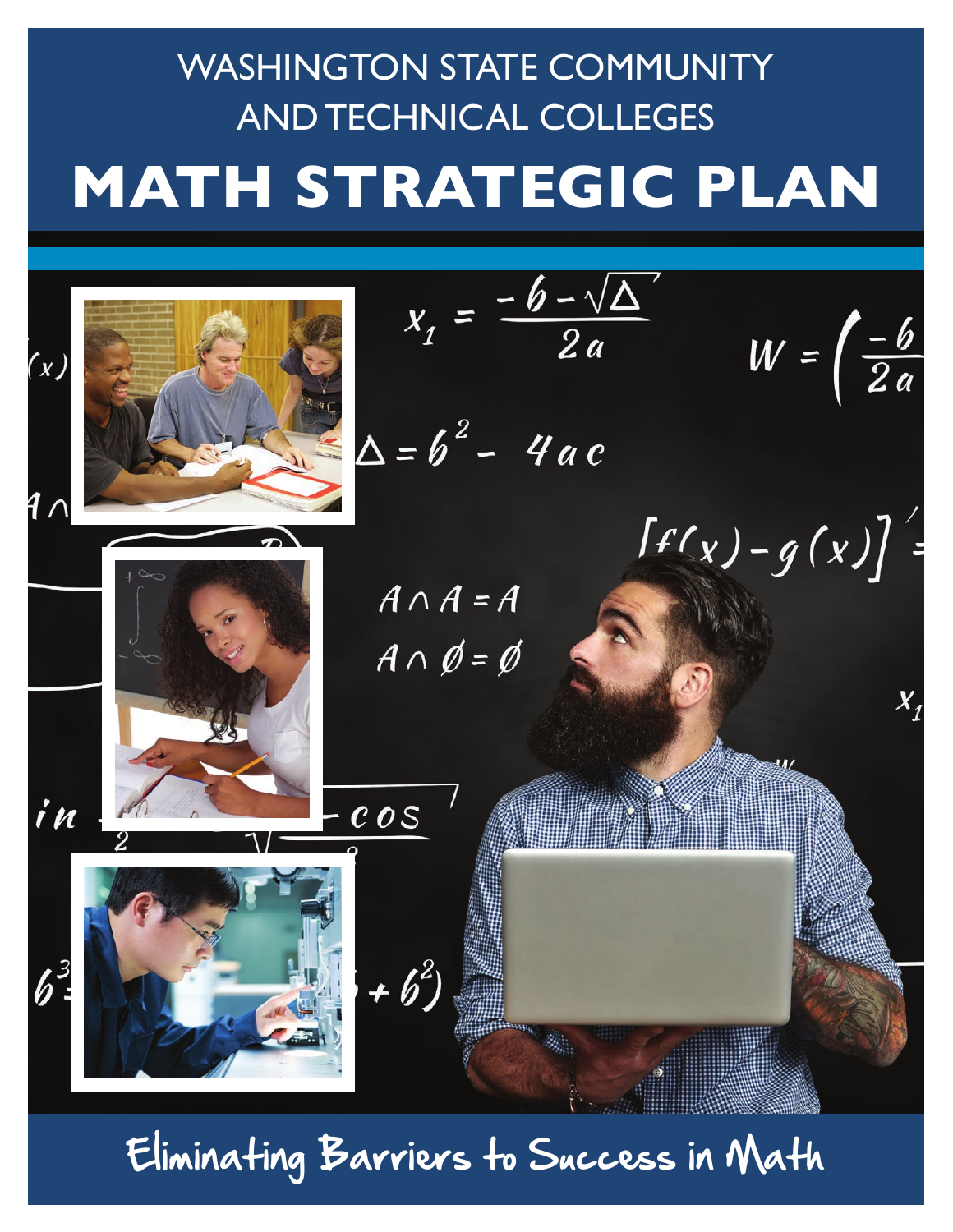## Strategic Plan for Improving Student Math Success in Washington Community and Technical Colleges

"It is not that smart people study math; it is that studying math makes people smart." *Anonymous high school math teacher*

### Executive Summary

Math is a basic building block of human civilization. Everyone needs to be able to reason with mathematics to be a civically literate citizen and a discerning consumer. In the 21st century, math skills are also growing in importance as a prerequisite to high-skill, high-wage jobs and careers, and to our state's economic growth.

Lack of math attainment is a key barrier to students' ability to complete job training and academic degree programs. Math is a particular roadblock to academic success and higher lifetime earnings for students of color and students from low-income families — the students whose needs are most often left unmet by traditional structures and practices.

Community and technical colleges are central to solving this problem because they help recent high school graduates and older adults become college-ready; provide job training and certification for many mid-level jobs and careers; and prepare students to transfer to baccalaureate institutions. In each of these areas, math is the most common stumbling block that prevents students from achieving their academic and career goals.

This strategic plan aims to transform math from an obstacle to an engaging learning experience that opens doors of opportunity. The goal of this plan is to help more students — especially traditionally underserved students — complete academic and professional-technical programs by eliminating barriers to success in math for all students.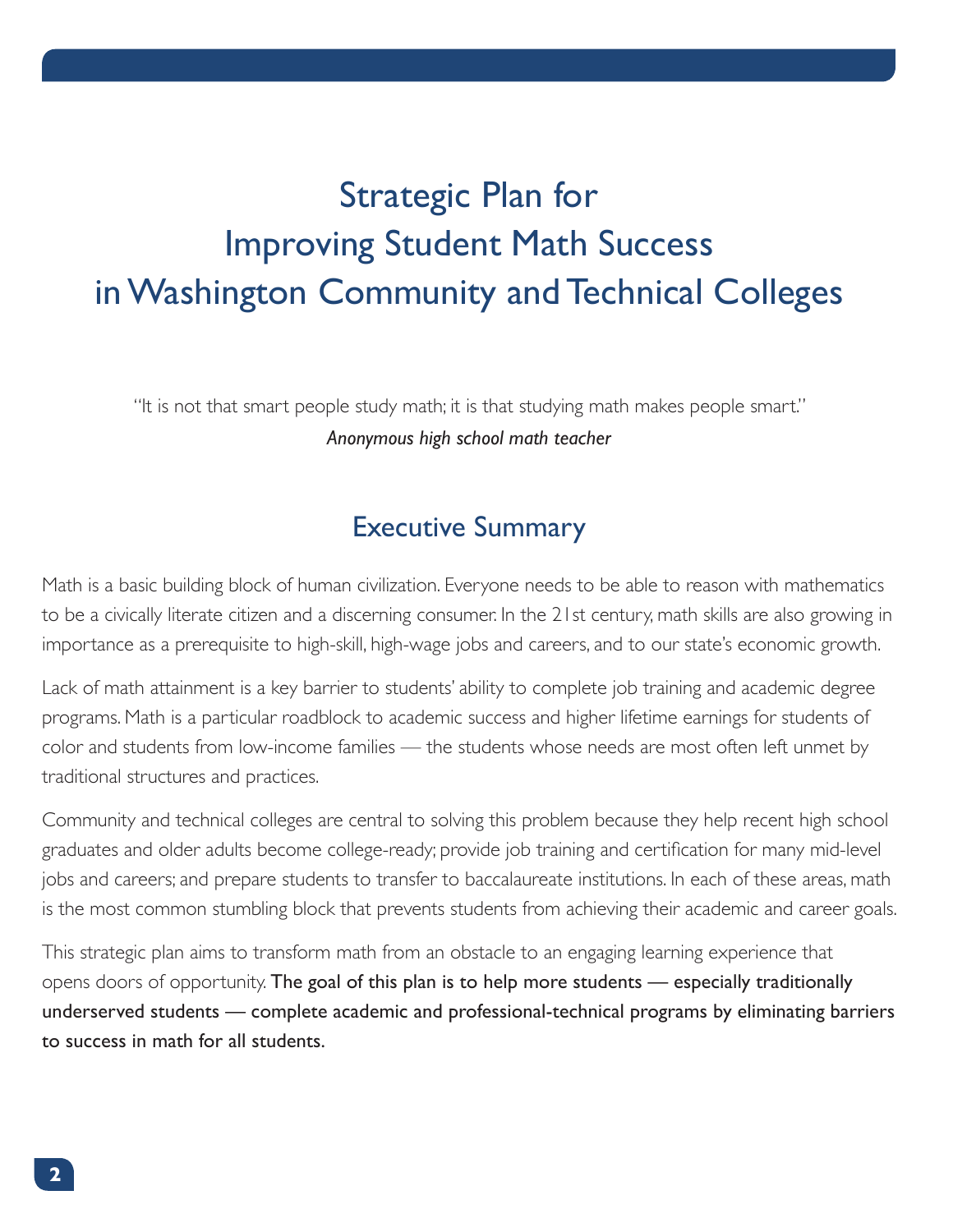#### The starting point

A decade of efforts set the stage for the recommendations in this plan. Those efforts produced:

- Clear standards for college readiness, created by the Transition Math Project. This project also forged an enduring partnership between community and technical colleges and high school leaders and faculty.
- Increased efforts to reduce the percentage of recent high school graduates who need pre-college<sup>1</sup> math.
- Multiple measures to determine students' readiness for college-level math.
- New academic strategies to help students succeed in initial college math courses.
- An array of evidence-based reforms that help students progress through pre-college math faster with instruction tailored to their goals — the product of a three-year "Rethinking Pre-college Math" project funded by the Bill & Melinda Gates Foundation.
- Three distinct math pathways tailored to students' goals, in recognition that different careers require different suites of math skills.
- Removal of intermediate algebra as a prerequisite for some college-level math courses.
- Mathematics, Engineering and Science Achievement (MESA) programs in six community and technical colleges. MESA helps low-income and first-generation college students succeed in science, technology, engineering and math (STEM) fields.

<sup>1</sup> We use the term "pre-college" throughout the document to refer to all courses and programs offered at community and technical colleges that are not college-level and don't provide college credits for students.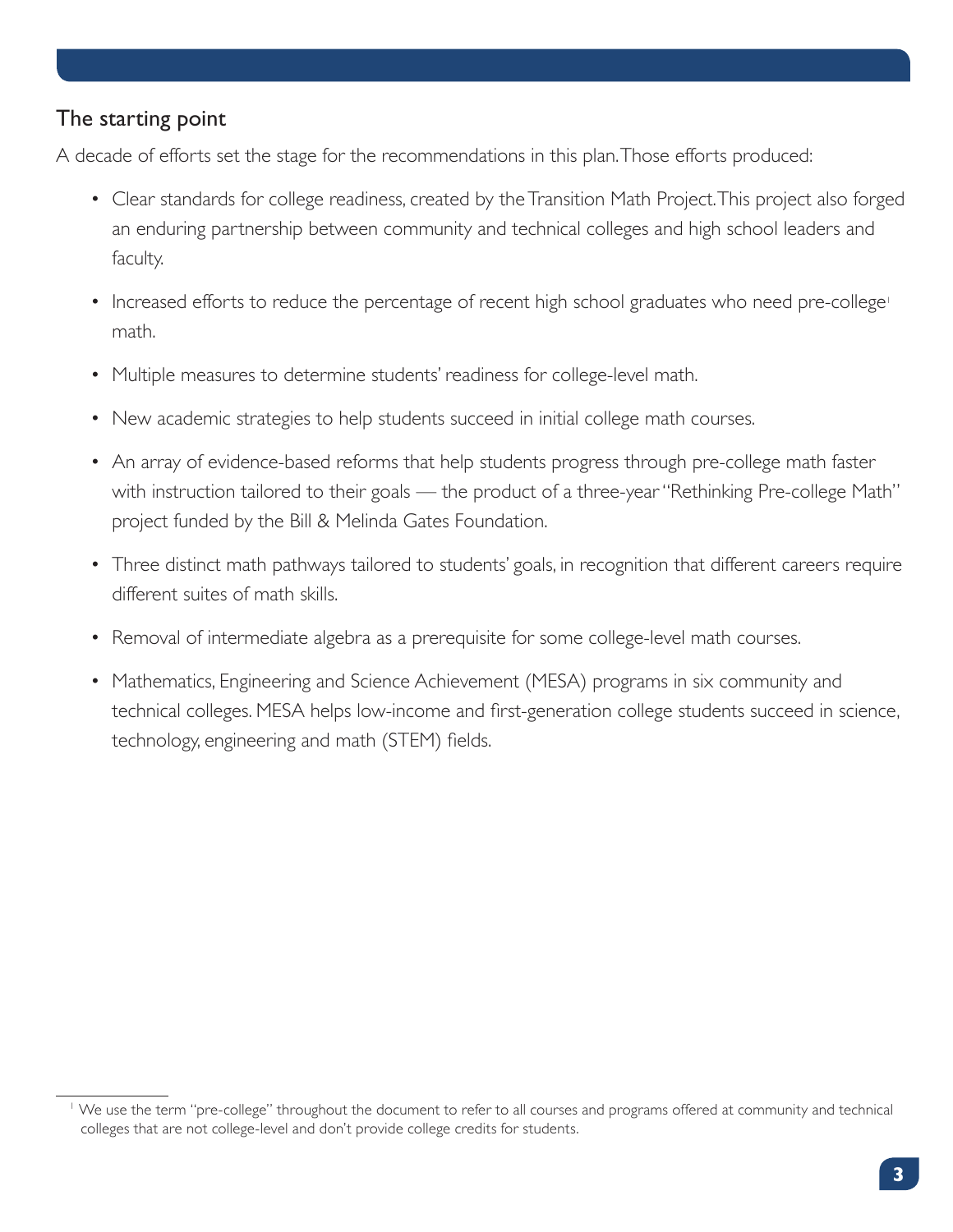#### The strategic plan

Math skills are critical for students and our society. Community and technical colleges can play a key role in improving math education, increasing student program and degree completion, reducing income inequality, and promoting economic vitality in our state. This plan aims to scale up successful work that is already underway by engaging every community and technical college in system-wide work to improve math achievement and thereby increase the percent of students who earn certificates and degrees.

Six major efforts comprise the plan:

- I. Define and promote college level math pathways tailored to students' academic majors and/ or professional and technical program requirements, and align pre-college curriculum to those pathways.
- II. Improve and expand academic and career pathway advising to help students choose math pathways that support their goals, while leaving the door open to reach even higher goals.
- III. Extend math reforms to improve opportunities for students interested in a path from professional and technical programs to baccalaureate programs.
- IV. Engage faculty and staff in sustained work to bring improvements in math success to scale.
- V. Expand the MESA program.
- VI. Clearly define and use metrics for measuring progress.

## How math achievement opens doors to success for all

Math is a basic building block of human civilization. In nearly every area of our lives, we weigh, count and measure. We also calculate batting averages, assess the R values of insulation, estimate our cars' gas mileage, and worry about the growth rates of pension funds.

Beyond these everyday practical applications, math is a critical field of study for the high-skill, high-wage jobs that sustain our economy. But students who want to solve the problem of climate change, advance medical research and cure disease, or spur the next generation of technological innovation are not the only ones who need great math programs. Everyone needs the ability to reason with mathematics and to become flexible mathematical thinkers so they can be civically literate citizens and discerning consumers.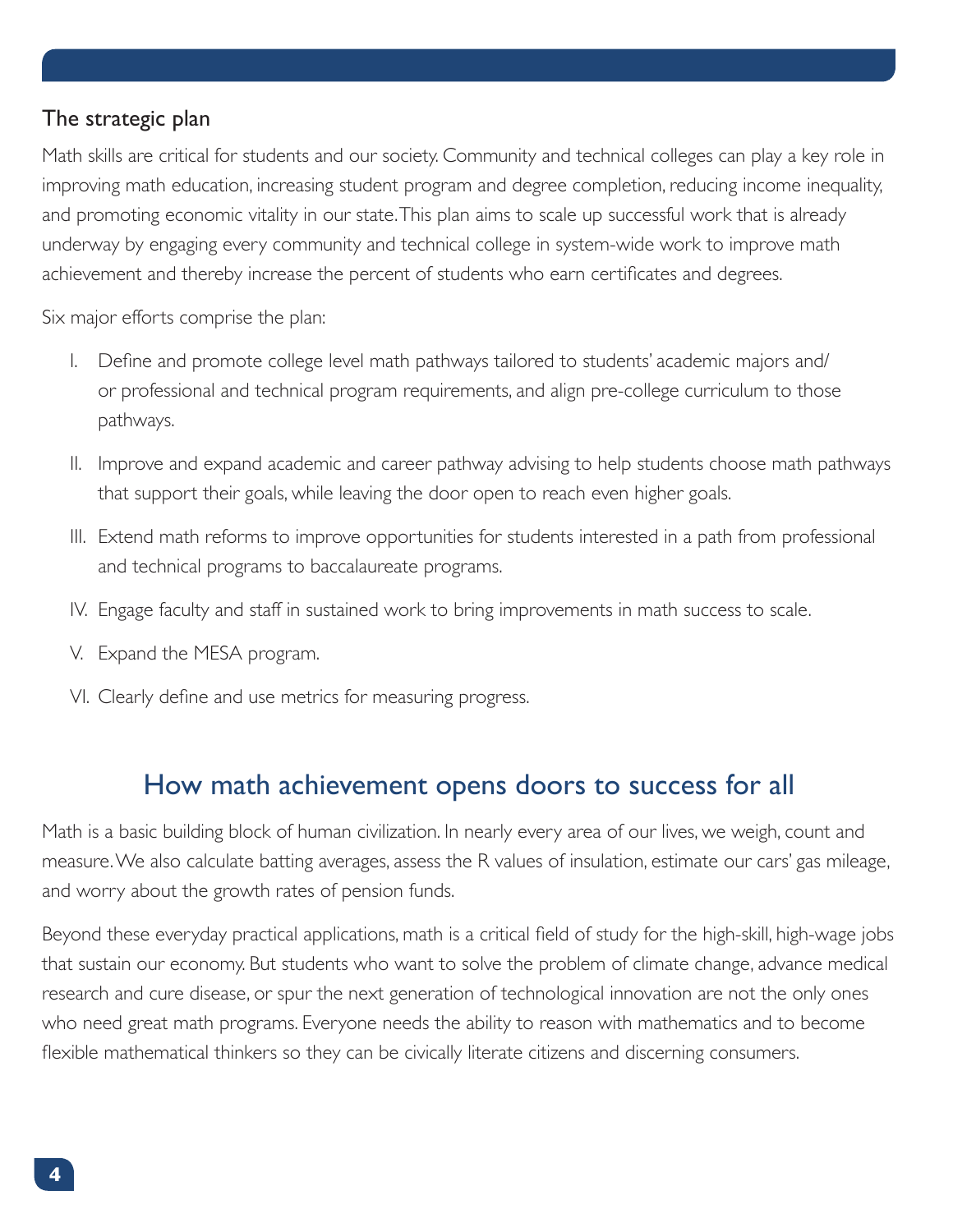## The role of community and technical colleges in promoting math success

Our economy is producing more mid-level jobs and high-level professional positions that require higher levels of mathematical literacy. Math-successful community and technical college students are essential to ensure that Washington employers can hire Washington citizens for these jobs.

Washington community and technical college transfer students comprise 40 percent of all public baccalaureate graduates in Washington.<sup>2</sup> Three-fourths of these transfer graduates earned their associate degree before transferring.<sup>3</sup> For all of these successful transfer students, completing college math at a community or technical college is an important predictor of whether they will transfer in a reasonable time and earn a bachelor's degree.

Math is also growing more important in professional-technical programs and its focus and requirements are changing. Traditionally, these programs have prioritized applied math relevant to training for immediate employment. However, recent innovations like the applied bachelor's degrees are extending pathways for professional-technical students to advance their careers beyond that initial foothold in the job market. This underscores the importance of considering how math requirements in professional-technical programs can also lay the foundation for higher levels of education and career advancement.

For both academic-transfer and professional-technical students, pre-college math in community and technical colleges is a critical point because it is by far the most common barrier to student progression and completion of degrees or vocational certificates. Traditionally, in most community and technical colleges, these pre-college math programs have relied on a uniform approach to "remediate" students who have deficiencies in math skills. Far too often, students who start at community and technical colleges in pre-college math get stuck there, unable to progress to and through college-level math.

Math is not a one-size-fits-all proposition. Students who want to be journalists, nurses, carpenters or actuaries do not need the same math skills as those who pursue science, technology, engineering and math (STEM) professions. Math course content, course sequences and instructional approaches can be tailored to the programs of study students intend to pursue in a way that makes math relevant to their careers. Ultimately, far more jobs will require advanced math skills to use new technologies, but the math skills needed in different career areas may diverge even more than they do today.

<sup>2</sup> SBCTC Research Report No. 13-5: Role of Transfer in the Attainment of Baccalaureate Degrees at Washington Public Bachelor's Degree Institutions Class of 2011. August 2013.

<sup>3</sup> SBCTC transcript analysis of successful bachelor degree transfer students, MRTE data warehouse, 2015.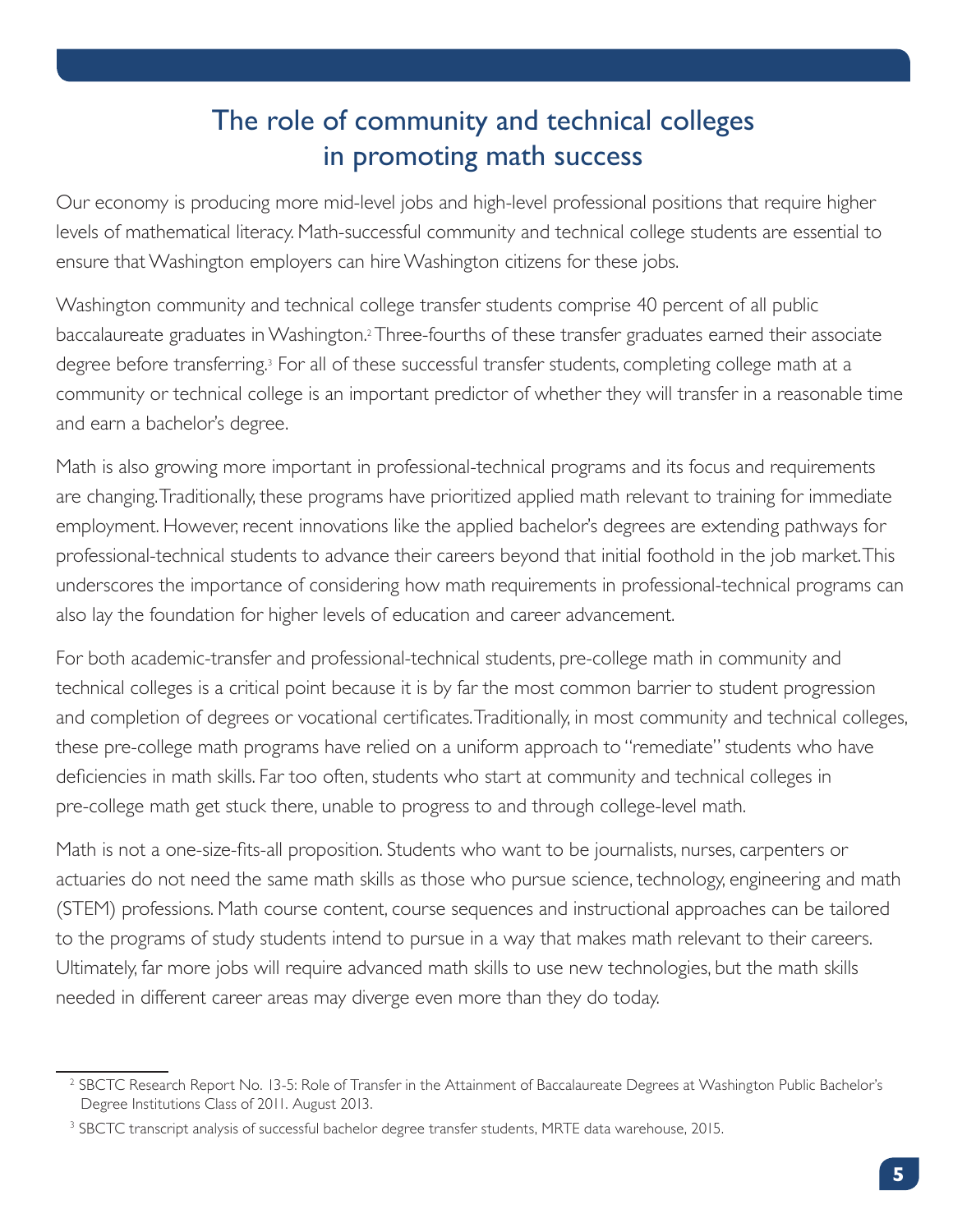In addition to rethinking math pathways, we must change expectations, instructional strategies, course design and student support structures so that math is transformed from an obstacle to an engaging learning experience that opens doors of opportunity. Studies show students who struggle in math are far more likely to leave school before they earn the degree or certificate they need for the job they want. Helping all students succeed in math can help them succeed in life.

Math has been a particular roadblock to academic success and increased lifetime earnings for students of color and students from low-income families — the students whose needs are most often left unmet by traditional structures and practices. These students are disproportionately represented in pre-college math programs and have historically lower rates of completing math courses. Thus, these students leave school before earning a degree or certificate at a higher rate than their peers.

## The community and technical college system's commitment: increasing math success for all

This strategic plan represents the community and technical colleges system's commitment to improving all students' success in math, academic careers and professional lives.

The plan begins with the significant work already underway to improve math outcomes. This includes innovative collaboration with high school and university partners, and the work colleges are already doing as they re-examine and improve their own math instruction and college advising to meet the needs of a diverse student body.

This plan also includes metrics to measure progress and success for all students. These metrics highlight the critical importance of improving math for Hispanic, African American and Native American students, who currently have lower success rates than others. Success in college math is a critical component for equity in college success.

Our goal is to help more students — especially traditionally underserved students — complete academic and professional-technical programs by eliminating barriers to success in math for all students.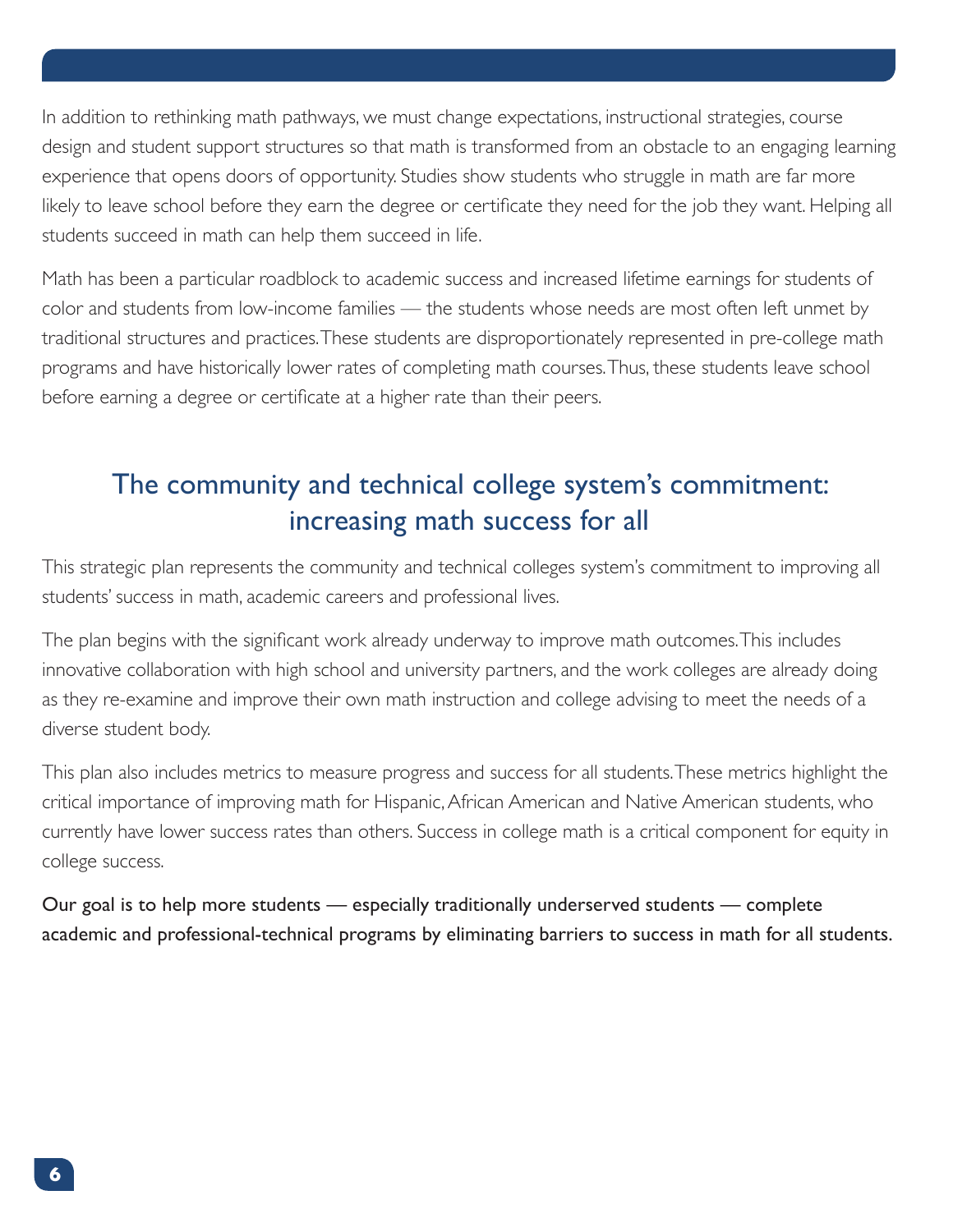## The starting point: work in progress

In the past decade, community and technical colleges have engaged in several major efforts to identify emerging best practices that accelerate student learning and success in math.

#### Setting clear standards for college readiness

Beginning in 2004, the Transition Math Project brought together K-12 and post-secondary educators and created clear, uniform standards for what constitutes college readiness in math in Washington state. It also created lasting partnerships that link high school and college leaders and faculty to ensure that instruction and testing is aligned with the new standards.

This work was the starting point for addressing the large percentage of recent high school graduates who need remedial, pre-college math classes when they begin their post-secondary education.

#### Reducing the share of recent high school graduates who need pre-college math

The Washington K-12 system recently adopted the Common Core State Standards for college and career readiness as the state learning standards for mathematics and English Language Arts. These standards, more rigorous than previous standards in these areas, are being assessed formally in Washington beginning in spring 2015 using the Smarter Balanced assessment system, one of two multistate assessment consortia aligned with the new standards. To help motivate students to achieve these new higher standards, Washington higher education institutions created an agreement for the use of the high school (11th grade) assessments. Starting this spring, high school students scoring at level 3 or 4 on the high school assessments (math and/or English) will be guaranteed a college-level course option when entering in fall 2016 at any Washington public postsecondary institution.

As part of this agreement, students scoring at level 2 (below college-ready) on the Smarter Balanced assessment will also have a pathway to college-readiness before entering a Washington community or technical college. A senior-year transition course, *Bridge to College Mathematics*, developed through a collaborative effort between college faculty and high school teachers, was pilot-tested in 2014-15 and will be available to interested school districts starting in 2015-16. Funding comes from a multi-year grant from College Spark Washington. This class will emphasize quantitative reasoning, mathematical modeling and real world applications. Students who earn a B or better in the course will be offered the same placement agreement at all community and technical colleges as is offered to students who scored at level 3 on the Smarter Balanced assessment. In addition to the *Bridge to College Mathematics* course, colleges should work with their districts around advising, messaging and other programmatic bridges to make sure that students scoring at level 2 (or below) are actively encouraged to persist toward college and college-readiness.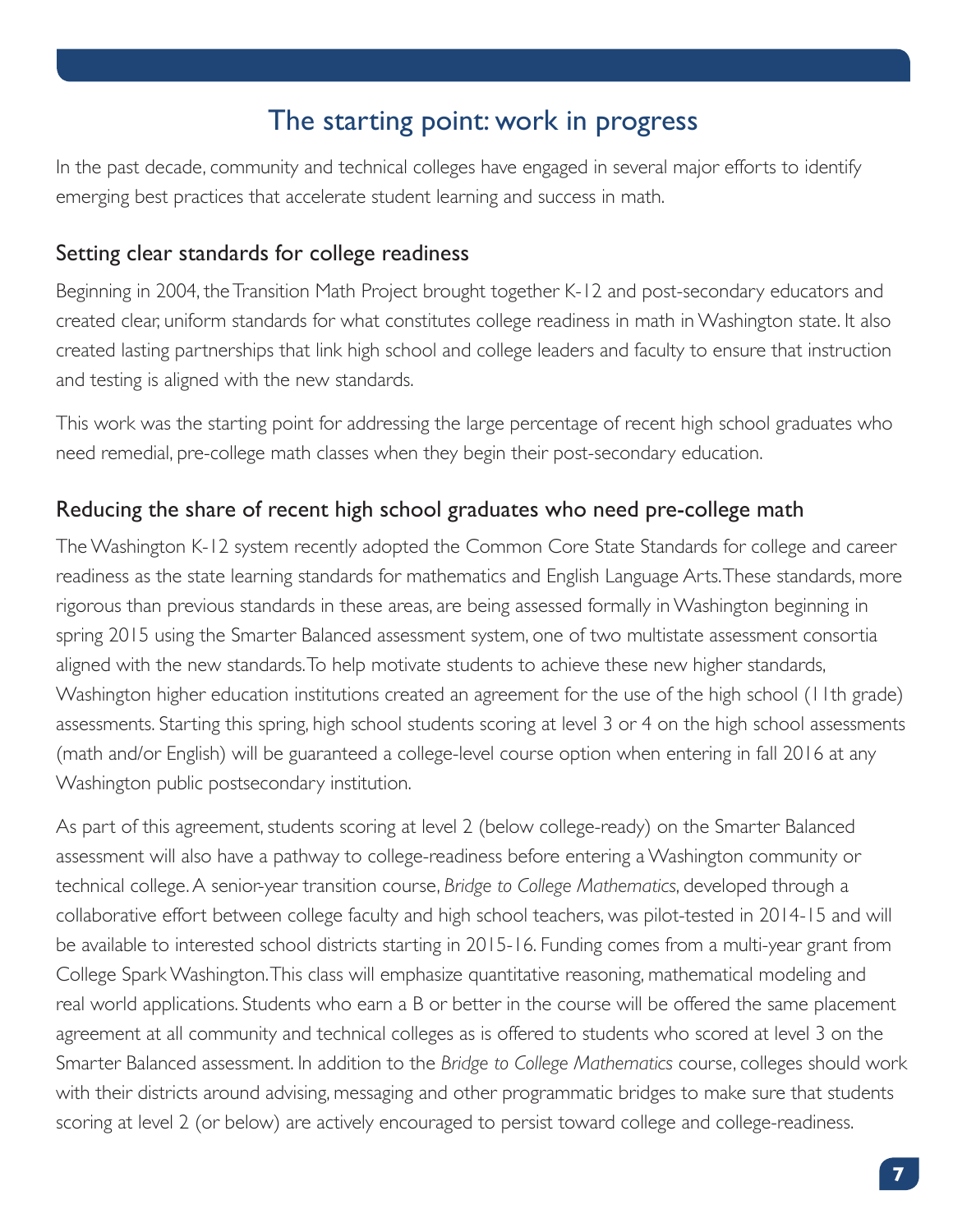#### Multiple measures for college readiness

Incorporating the Smarter Balanced assessment into the college placement process is part of the community and technical college system's shift in thinking about how to determine college readiness and course placement for incoming students. Traditionally, prospective students were given a placement test and colleges used specific cut scores as the sole way to decide where students should be placed in course sequences in math and English. That practice is changing across the system. Today, colleges are focusing more on providing students a variety of alternatives for placement. These include college evaluation of high school transcripts or locally-designed student assessments in addition to the high school options noted above.

Generally, colleges are offering students multiple ways for placing *into* college-level math and are working to minimize the number of students who need pre-college coursework. Other existing strategies include:

- The community and technical college system approved a placement reciprocity agreement in which colleges agree to honor a student's course placement determination regardless of where in the system that placement decision was made.
- Math refresher classes are offered at many of the colleges several times each quarter to help recent high school graduates prepare for college-level math classes before they start college.
- Students at or near the edge of college readiness in math may also get extra support to spur their success in college-level math classes. For example, colleges are creating "co-requisite" classes in which students take pre-college math simultaneously with college-level math.

Many of these strategies also help adult students who left high school years ago. These students often have jobs and families. Time is precious for them, so measures that help accelerate their progress are critical to their persistence and success.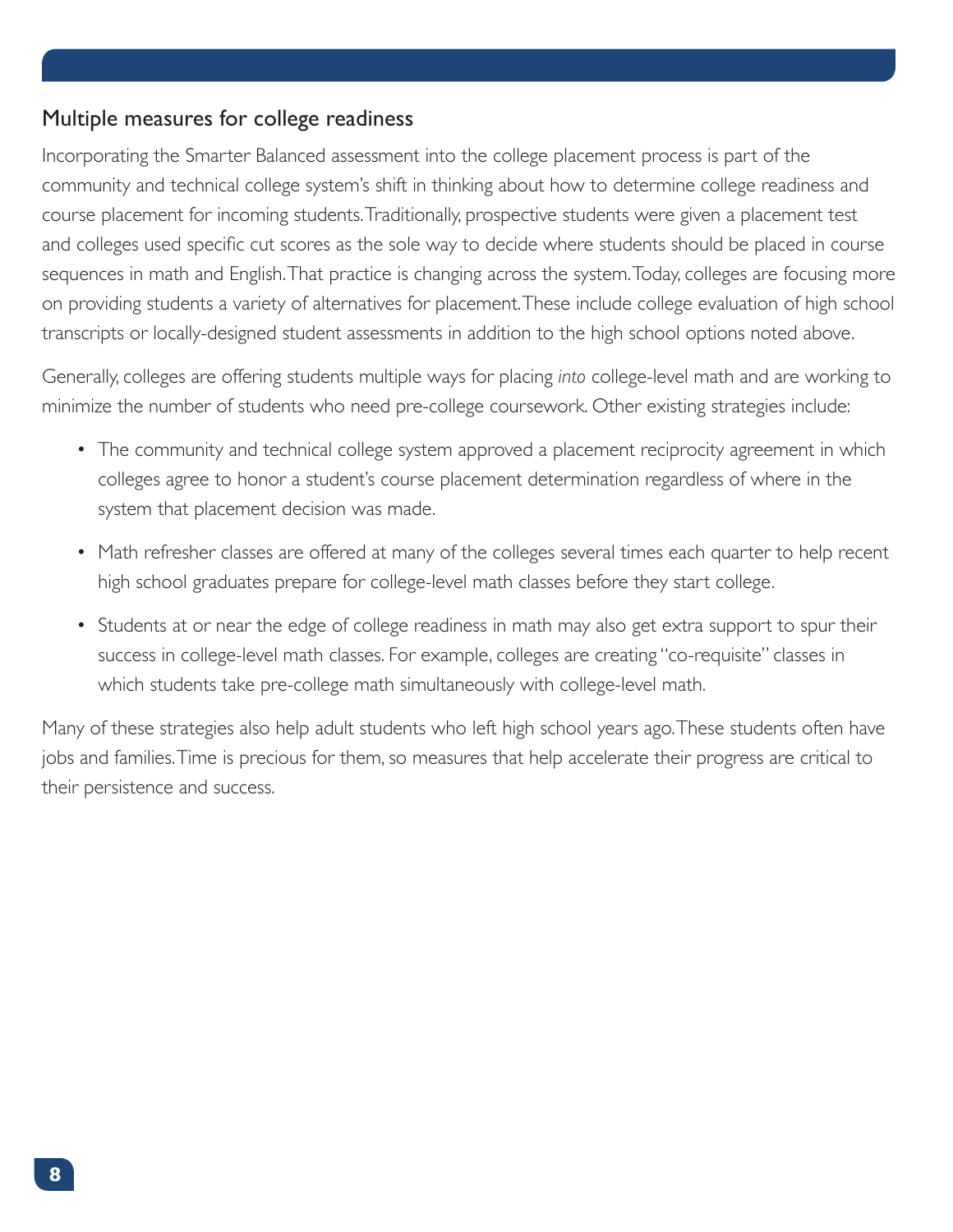#### Rethinking pre-college math

The traditional way of teaching pre-college math was to put students through a course sequence whose content was substantially the same as in high school, but that progressed at a faster pace. As Norton Grubb<sup>4</sup> and others observed, for too many students, the pre-college math experience at community and technical colleges has been frustration and failure.

In Washington, six community and technical colleges and the Northwest Indian College participated in the three-year "Rethinking Pre-College Math" project (funded by the Bill & Melinda Gates Foundation, 2009- 2012) to examine how these practices could be changed. They focused on how to tailor pre-college math to specific programs of study and professional or vocational goals, and how to change curriculum and teaching methods to serve diverse students with diverse aspirations.

The Rethinking Pre-College Math project helped develop both innovative strategies and faculty leadership and engagement. The project engaged both full- and part-time math faculty in studying national research, trends and best practices. Faculty analyzed which math knowledge and skills are actually needed in various fields, and redesigned coursework and pedagogy to better meet students' needs.

National research shows that when students move through coursework faster, they are far more likely to stay in college and complete degrees. Knowing this, colleges in the project tested accelerated "fast track" courses that allowed students to complete more than one course in a quarter. Colleges also tested modular self-paced approaches with additional instructional support so that students could quickly get unstuck when they needed extra help.

Research also points to greater success with technology-based approaches that reserve class time for more personalized instruction that includes persistence, attention to detail, systematic approaches to problem-solving and other personal attributes. Colleges pursued these strategies with models like the lab "emporium" model or the "flipped" classroom.

Colleges across the Washington system, both within the Re-Thinking Pre-college Math project and on their own, are using these various approaches to improve pre-college math programs. Technology-supported models, differentiated pathways, placement reforms, accelerated courses and modularized curriculum are now available to some degree in most Washington community and technical colleges. To assess the extent of these activities, the task force surveyed colleges in late fall 2014 to determine the nature and extent of their math strategies. The following table summarizes the findings.

<sup>4</sup> Basic Skills Education in Community Colleges: Inside and Outside of Classrooms, December 2012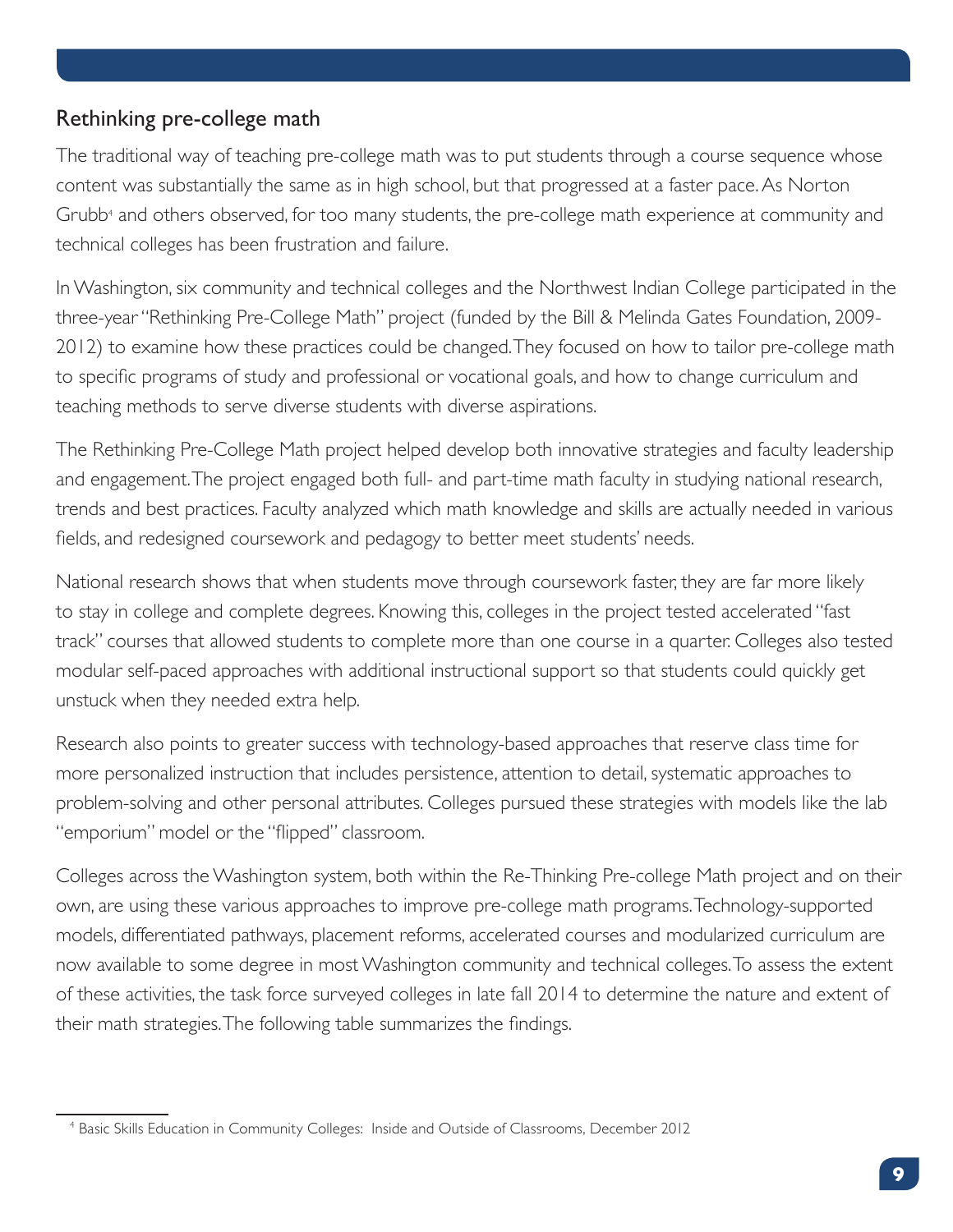## Math strategies at Washington community and technical colleges survey results (compiled January 2015)

Source: Survey of 34 community and technical colleges, fall 2014

| <b>Strategy</b>                                 | <b>Examples of strategy</b>                                                                                                                                                                                            | Widely<br>available to<br>students at<br>the college?* | Available to<br>students on<br>small scale or<br>pilot basis? |
|-------------------------------------------------|------------------------------------------------------------------------------------------------------------------------------------------------------------------------------------------------------------------------|--------------------------------------------------------|---------------------------------------------------------------|
| Technology-<br>supported<br>models              | "Emporium" model, offering instruction in a lab setting<br>with students working on modules at their own pace<br>(with faculty support); "flipped" classroom shifting skills<br>practice to online platform            | 4                                                      | $ 0\rangle$                                                   |
| Differentiated<br>pathways                      | Defining the specific math skills necessary for various<br>academic pathways and tailoring course placement and<br>interventions to these requirements                                                                 | 17                                                     | 6                                                             |
| Placement<br>reforms                            | Using multiple or alternative measures to place students,<br>including high school transcripts, directed self-placement,<br>testing, "brush-up" preparation                                                            | $\vert \ \vert$                                        | 9                                                             |
| Accelerated<br>models<br>(varied<br>approaches) | Allowing students to complete multiple<br>pre-college levels in a single term, or allowing students<br>to enroll in college-level courses while receiving<br>additional academic support to address skill deficiencies | $\Box$                                                 | 6                                                             |
| Modularized<br>curriculum                       | Dividing the pre-college curriculum into a series of<br>modules, often combined with an emporium lab model                                                                                                             | 8                                                      | 8                                                             |

\* Number of colleges responding "yes"

To spread these innovations more broadly across the curriculum, colleges need to provide professional development opportunities to help full- and part-time math faculty maintain rigorous academic standards while offering a much broader array of instructional strategies. These strategies could include more studentdirected learning, more grounding of math in real-world problem-solving, and closer linkages between math instruction and students' academic and vocational pathways.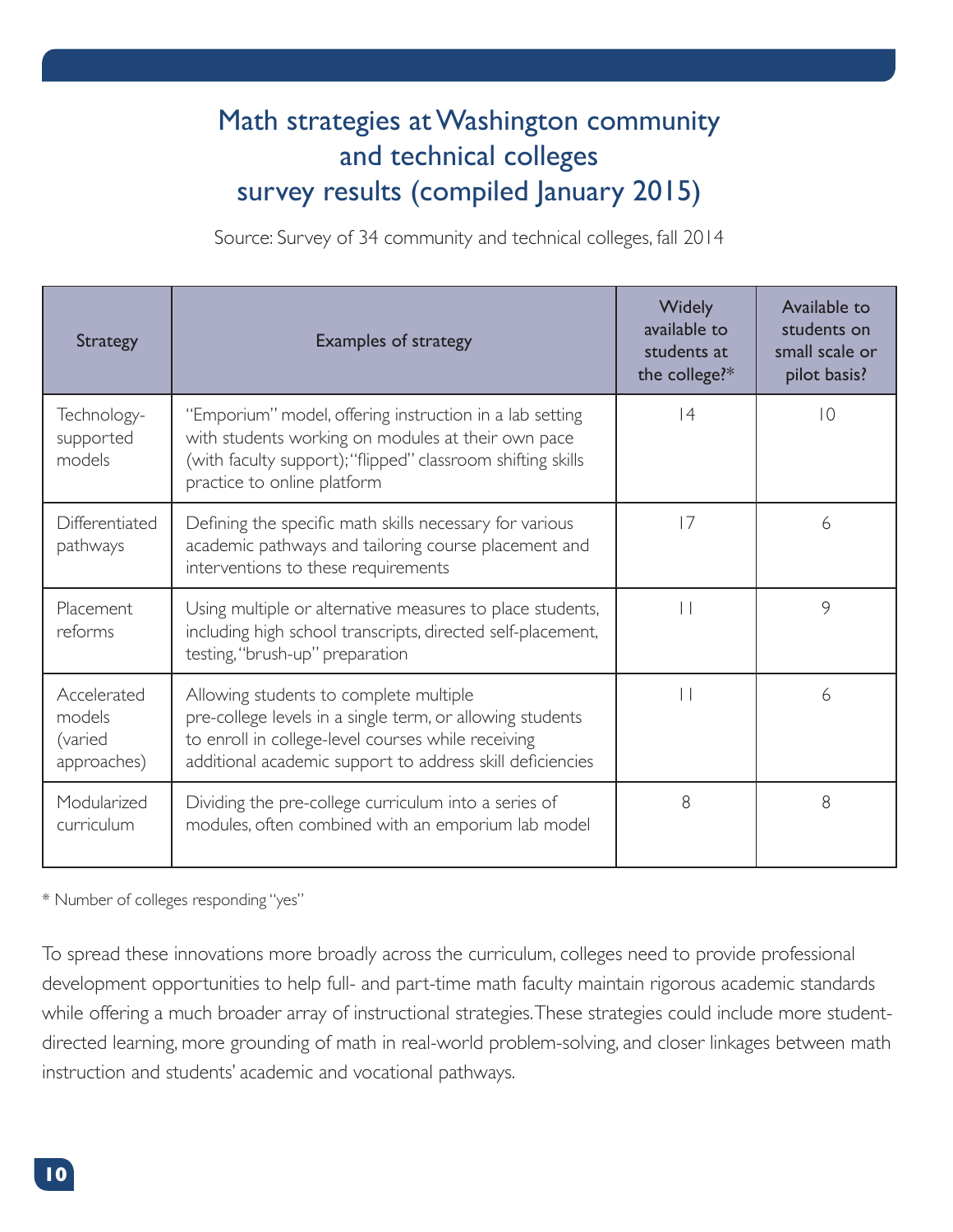#### Creating math pathways linked to academic and career goals

Not all fields of study require the same math knowledge and skills. A national movement is working to create different pathways for students with different aspirations. Some students who haven't chosen a specific major or career goal have at least some idea of the direction they intend to pursue. Others require more advising and career counseling at the outset to identify both initial and long-term goals. Students need to understand how to choose career and academic pathways that leave open the opportunity for moving up a career ladder — even if their initial goal is a vocational certificate or associate degree — because this may affect the math pathway they choose.

National math reformers identified three pathways that describe what pre-college students in the university-transfer arena need:

- A statistics-intensive pathway teaches statistics along with arithmetic and algebra, and is geared for students interested in humanities or social sciences. Key examples are Statway™, co-developed by the Carnegie Foundation for the Advancement of Teaching and the University of Texas Charles A. Dana Center, and the Statistical Reasoning option in the Dana Center's own New Mathways Project.
- A quantitative reasoning course sequence focuses on quantitative literacy that prepares students to take transferable, college-level math that will prepare them for their professional, civic and personal lives. Students majoring in academic areas (e.g. humanities programs) not requiring statistics would be well served by this pathway. The Dana Center's Quantitative Reasoning option and the Carnegie Foundation's Quantway™ are examples of this pathway.
- For students interested in science, technology, engineering or other math-intensive fields, an algebraintensive path prepares students for introductory calculus. This pathway — for example, the Dana Center's Reasoning with Functions (I and II) — most closely resembles the traditional default mathematics pathway.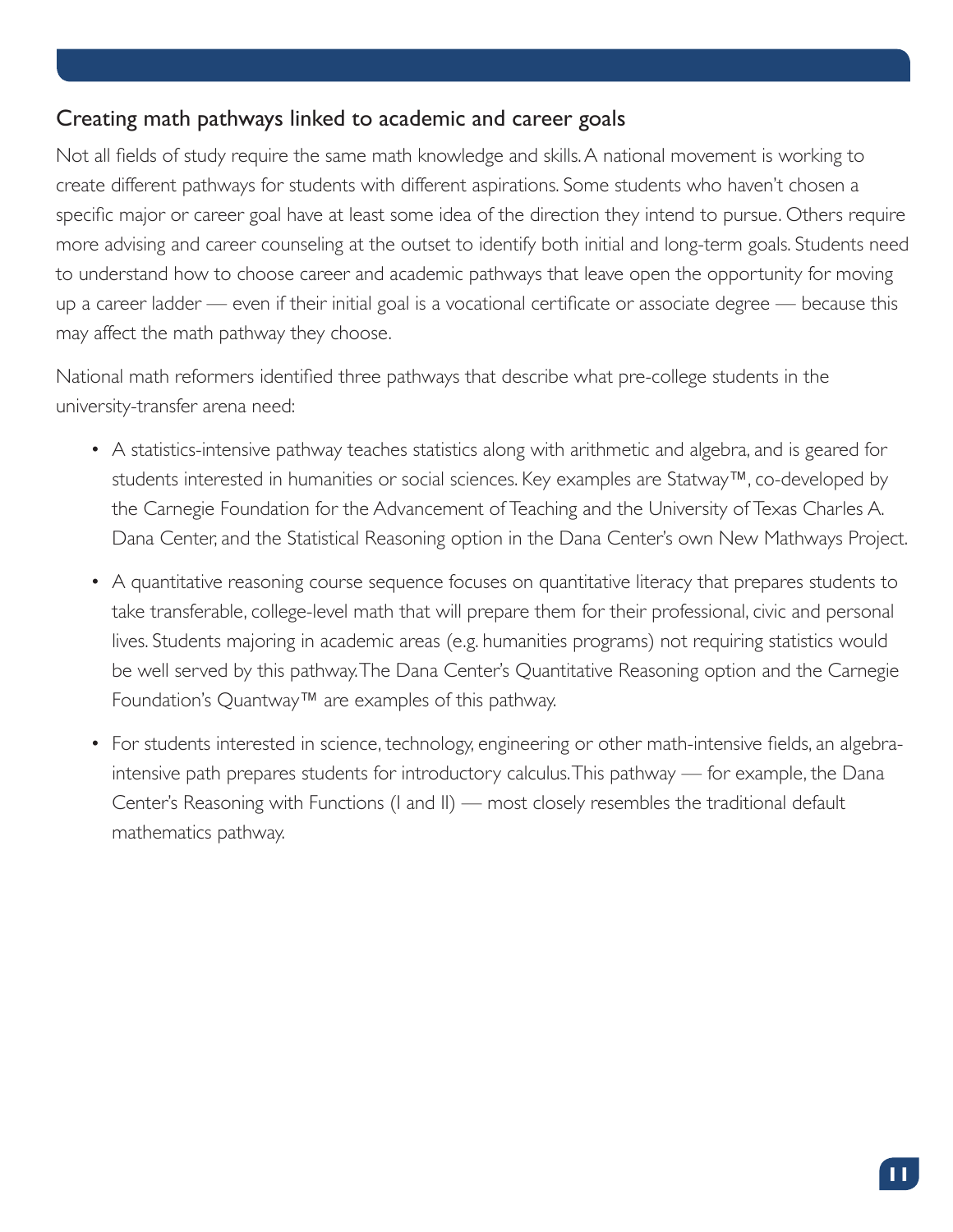#### Math transfer policy between community and technical colleges and baccalaureate institutions

Building on earlier work on Major-Related Program (MRP) pathways, colleges are rethinking math requirements and sequences. The Direct Transfer Agreement between community and technical colleges and public baccalaureate institutions long required that all students pass a traditional intermediate algebra course. This pre-college course was designed and intended to prepare students for college pre-calculus (required for a STEM pathway). However, the intermediate algebra content does not fully prepare students for other math pathways, such as statistics or quantitative reasoning. A 2013 update to the Direct Transfer Agreement incorporated the concept of math pathways and removed the traditional intermediate algebra course as a prerequisite for all college-level math courses. This opens opportunities for multiple versions of intermediate algebra that support multiple pathways to college-level math achievement based on students' educational and career goals.

#### Expanding the Mathematics, Engineering and Science Achievement (MESA) program

Beginning in 2009, six community and technical colleges hosted MESA programs to support low-income, first-generation students enrolled in STEM majors. MESA creates a supportive learning community with academic support, advising, and a dedicated study space. MESA has been in Washington middle and high schools for 32 years. The program is nationally known for stimulating interest and success in STEM fields among students of color and low-income students with little or no family history of college attendance. MESA shows similar and welcome efficacy among community and technical college students. The program's expansion is a key strategy to close the equity gap and increase the number of STEM degrees earned in our state.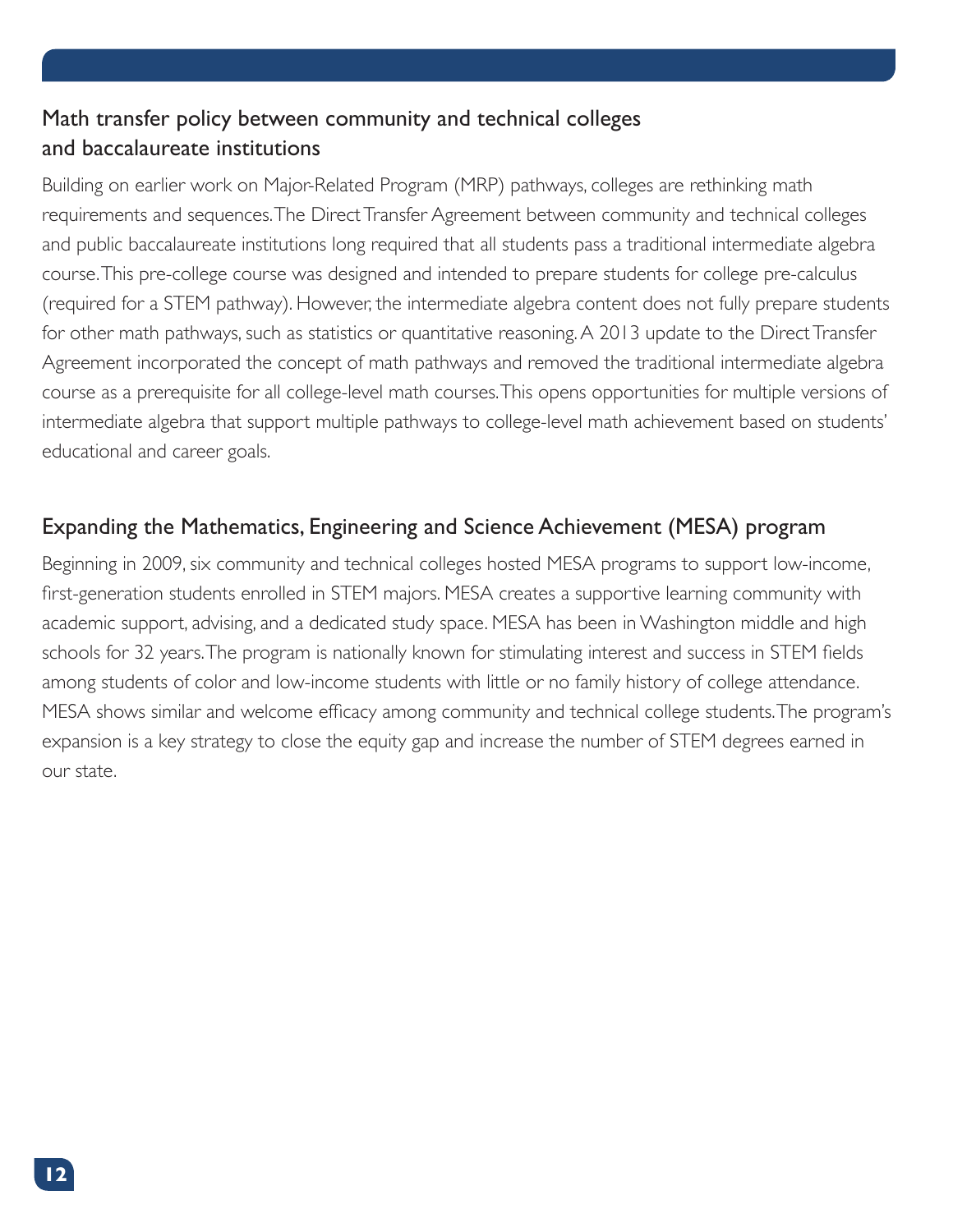## A strategic plan for increasing success in mathematics that promotes certificate and degree completion

The community and technical college system accomplished a great deal since the advent of the Transition Math Project in 2004, but more sustained effort is needed to bring proven best practices and innovations to scale. Only by redoubling math reform efforts will all students in all colleges have a chance to succeed in math, and thereby overcome the largest, most pervasive barrier to program completion, academic advancement, and lifelong success.

The community and technical colleges system proposes to:

- Build on existing and scalable efforts to redesign math pathways including curriculum and pedagogy aligned with students' education and career goals — in order to smooth students' transition into college-level math and improve their success in college level math courses.
- Launch a statewide initiative that engages all 34 community and technical colleges in a coordinated approach to changing placement, pathways and instruction, leading to systemic efforts to improve math achievement.

To do this, six major efforts are required:

I. Define and promote college level math pathways tailored to students' academic majors and/ or professional and technical program requirements and align pre-college curriculum to those pathways.

Colleges across the system are already implementing a variety of math pathway initiatives. These models often include differentiated and redesigned content that supports students into, and through, designated broad areas of career goals/academic programs of study. They also include acceleration approaches that involve shortened sequences, minimized content repetition, and opportunities for students to move through multiple course levels in a quarter. Innovative technology and mathematics software to support student learning are also common. Now it's time to take these innovations further.

The system needs a coordinated approach to connect and leverage the successful work underway to help students move from pre-college math programs into gateway courses and programs of study. This approach must also maintain a clear focus on math learning outcomes critical to success in college-level math.

This pathway work should build on, and link to, existing high school, college and university partnerships aimed at improving the math college readiness of high school students while in high school.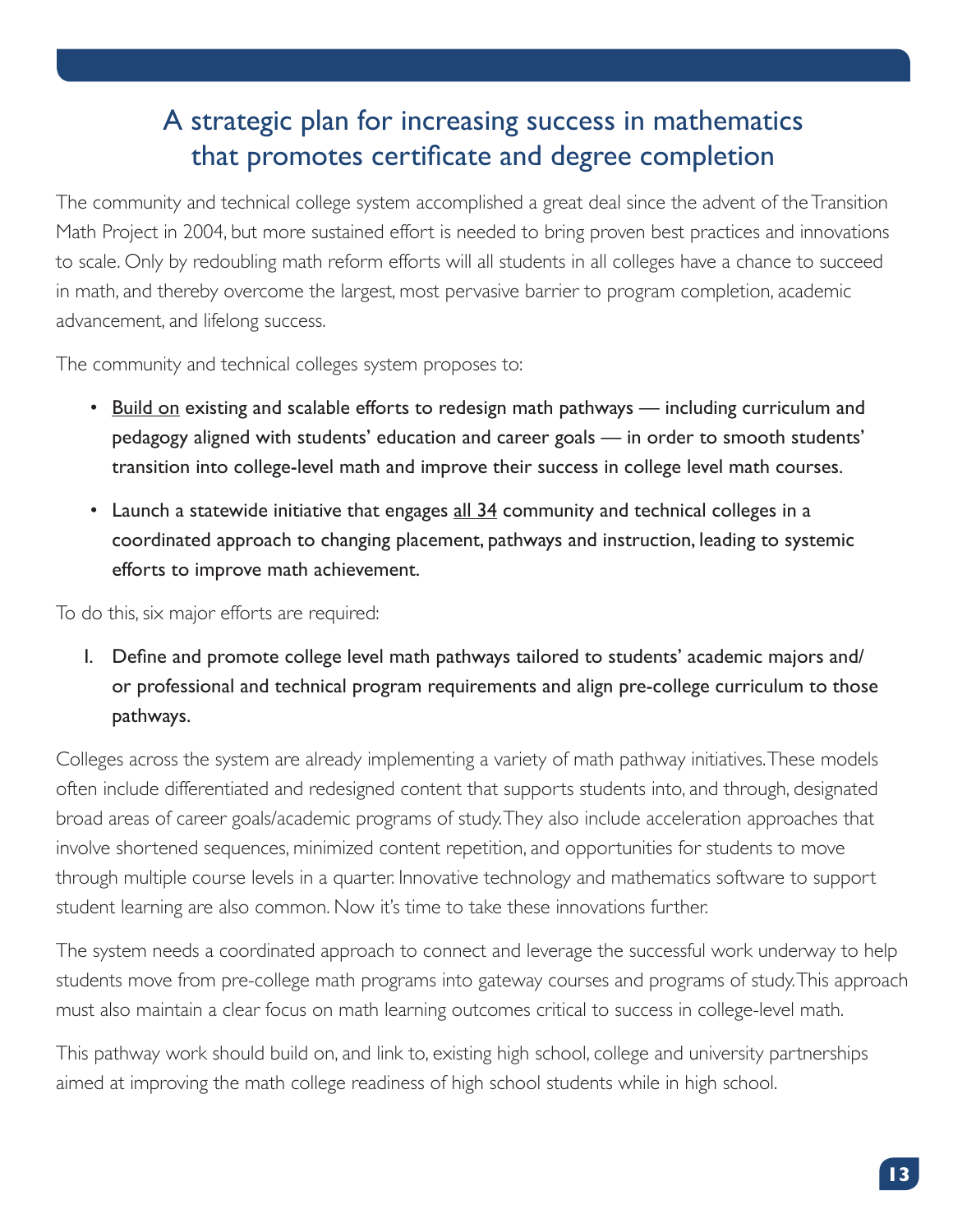II. Improve and expand academic and career pathway advising to help students choose math pathways that support their goals and leave the door open for opportunities to achieve even higher goals.

Recent high school graduates and older students alike are often at sea about how to connect their career goals — which are often vague — to a program of study in college. Their first college experiences can lead to achievement and rising expectations, or disappointment and failure.

Yet student advising is often limited because advising resources were eroded during the Great Recession and its serial budget reductions. Restoring, expanding and improving student advising is a crucial challenge. All the math reforms in the world can't succeed if students are not advised into the pathways and classes that set them on course for success.

Community and technical college advisors need to help students identify career goals early, acknowledging those goals may change over time. Key to student success and completion are: providing targeted advising and academic support linked to math pathways needed for higher education requirements and for longterm careers, addressing student attributes related to math learning, and helping students develop learning skills.

Diagnostic placement that includes multiple measures and improved student placement preparation and awareness is also important, as is a clear focus on screening students *into* rather than *out of* college level work. Identifying the appropriate level and kind of support needed for students to succeed is also critical.

#### III. Extend math reforms to improve opportunities for students interested in a path from professional and technical programs to baccalaureate programs.

Students who earn a professional-technical certificate or two-year degree must have the opportunity to build from that foundation to achieve higher levels of education and higher-wage jobs. Students may need to move beyond a certificate or associate degree to a baccalaureate degree that requires additional college-level quantitative skills. This possibility should be fully considered when planning math pathways and advising students.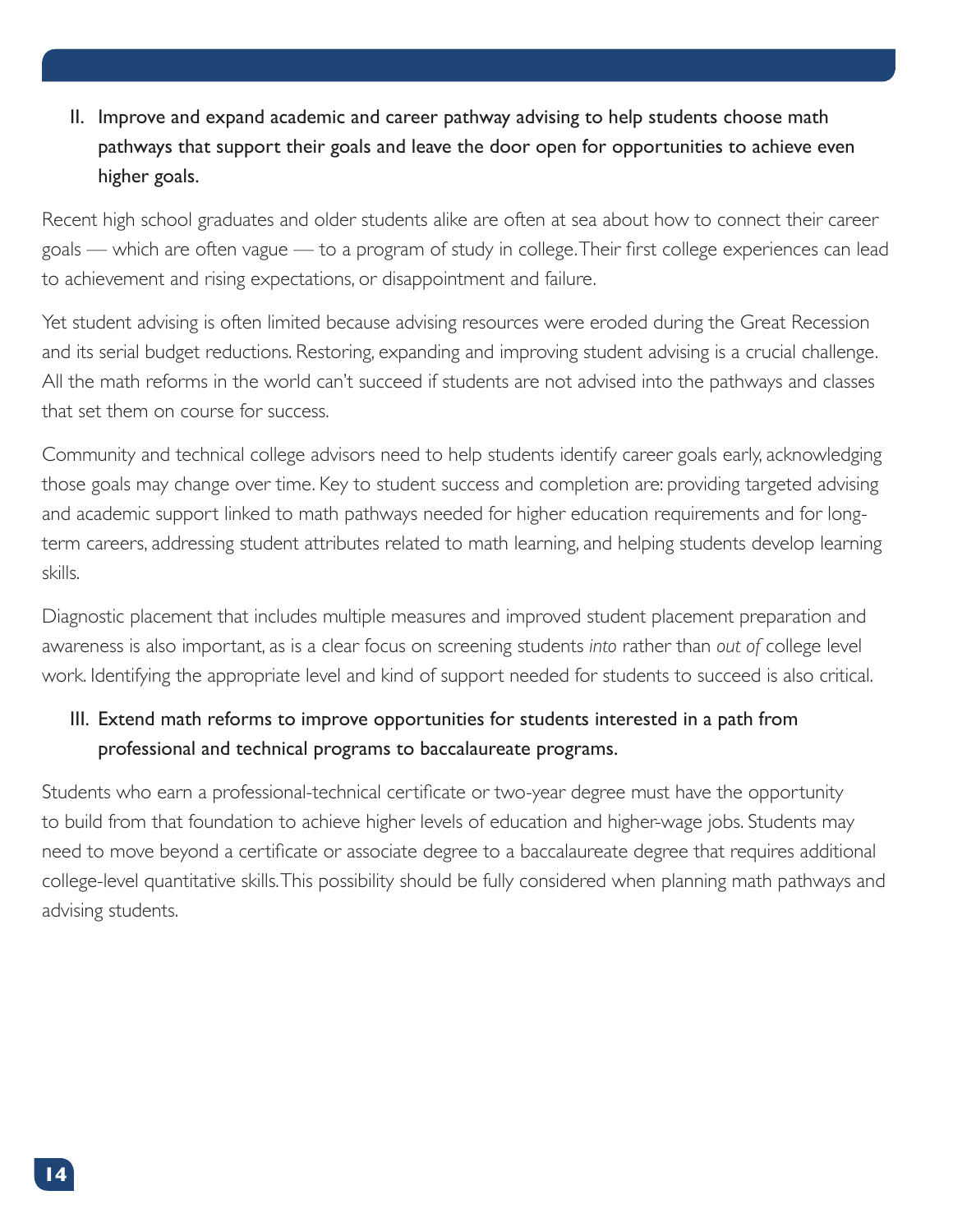#### IV. Engage faculty and staff in sustained work to bring improvements in math success to scale.

Most of the work to date relied on individual colleges' and faculty members' willingness to pilot new curriculum, course sequences and pedagogical changes. We propose regional meetings of math faculty and college staff to identify which innovations are working for which students, and to spread these innovations across the system. These meetings would allow participants to share results and encourage broad adoption of effective curricular pathways, math attributes, advising protocols and professional development programs. This is vital to ensuring that tailored instruction and course sequences that meet the needs of diverse students become the norm rather than the exception. In addition, there should be focused and ongoing opportunities for all pre-college and college-level math faculty to improve skills in pedagogy, especially for learners who struggle in math, and to collaborate with high school teachers and university faculty on college readiness and math requirements for bachelor's degrees.

This work must be sustained over multiple years to succeed, and it must be supported financially to be sustained. Colleges should be provided with funding for this purpose based on the depth of their level of involvement in making lasting, systemic changes, and on their success in improving student achievement and closing the opportunity gap for traditionally underserved groups.

#### V. Expand the MESA program.

Expanding MESA is a key strategy to close the equity gap and increase the number of STEM degrees earned in our state.

#### VI. Clearly define and use metrics for measuring progress.

Community and technical colleges have a well-developed system of student achievement metrics that track student progress and reward colleges for improving student success. This system is used to specifically track progress toward increasing completion of pre-college and college-level math.

Based on this work, we recommend a series of metrics for measuring our students' progress and ultimate college success (see Appendix A). The first section measures college math and degree completion for students who intend to transfer to a four-year college or university or to earn an applied baccalaureate. The measures are disaggregated by student age and race/ethnicity. The section contains separate measures for students who come directly from high school, older students and those who have to begin in pre-college math. It also includes a college math completion metric for professional-technical students. Currently, most of these metrics show a trend of small, incremental improvement. In addition, we need to assess specific math requirements of each college certificate and degree program and create a method for tracking achievement of those requirements.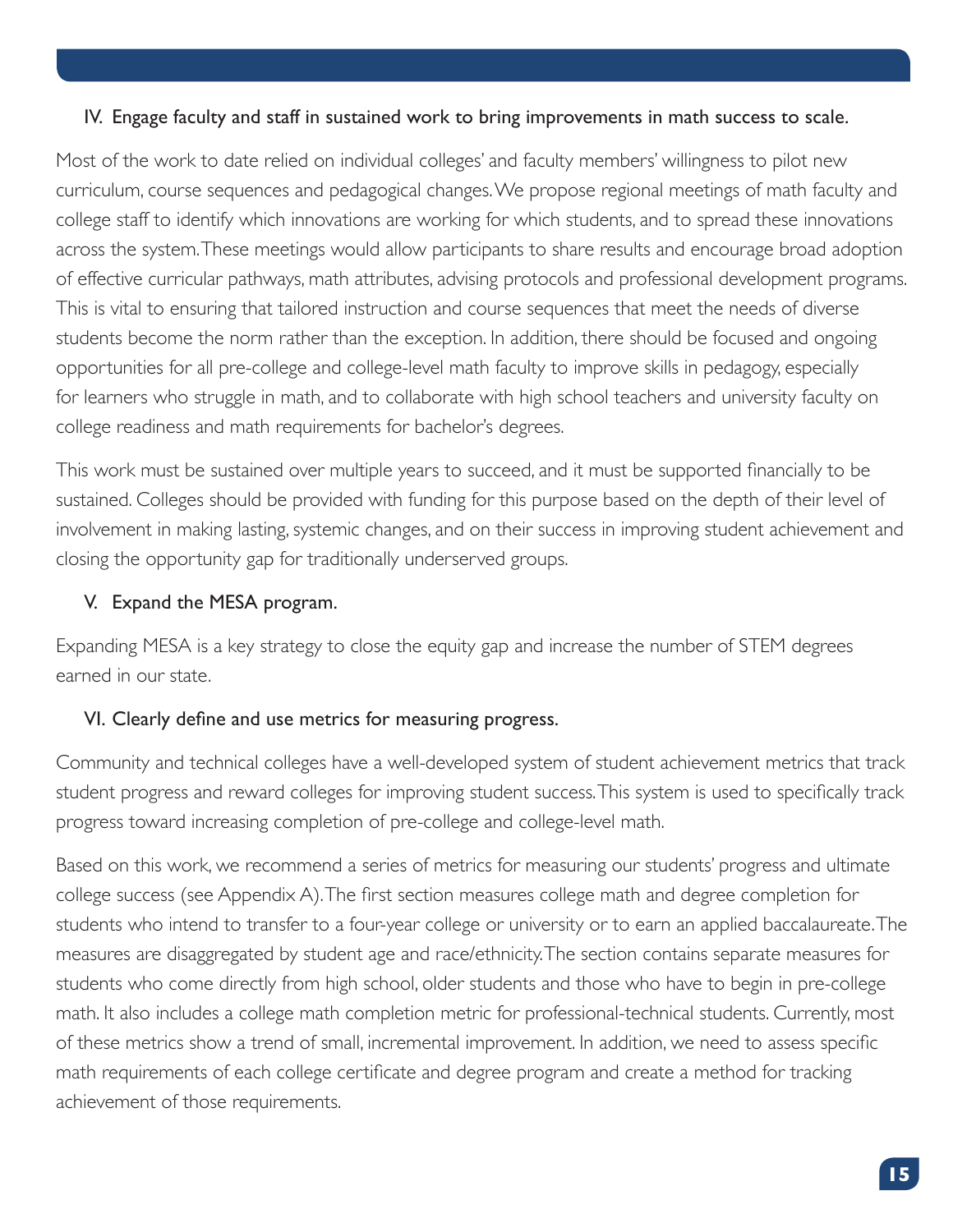## **Conclusions**

Math skills are critical for both students and our society. Community and technical colleges can play a key role in improving math education and student success.

Math achievement is critical for degree completion. It is also essential to meet the needs of the state's economy to increase the number of graduates with strong skills in quantitative reasoning and in STEM fields.

Equally important, significant, systemic improvement in the teaching and learning of math is essential to reducing income inequality and ensuring the success of traditionally underserved student groups.

Washington's community and technical college system has the momentum, experience and partnerships with K-12 and universities to change the trajectory of math achievement for all students. This plan provides direction for moving this work forward.

Succeeding in this work will provide immeasurable benefits to our state's economic vitality in the 21st century.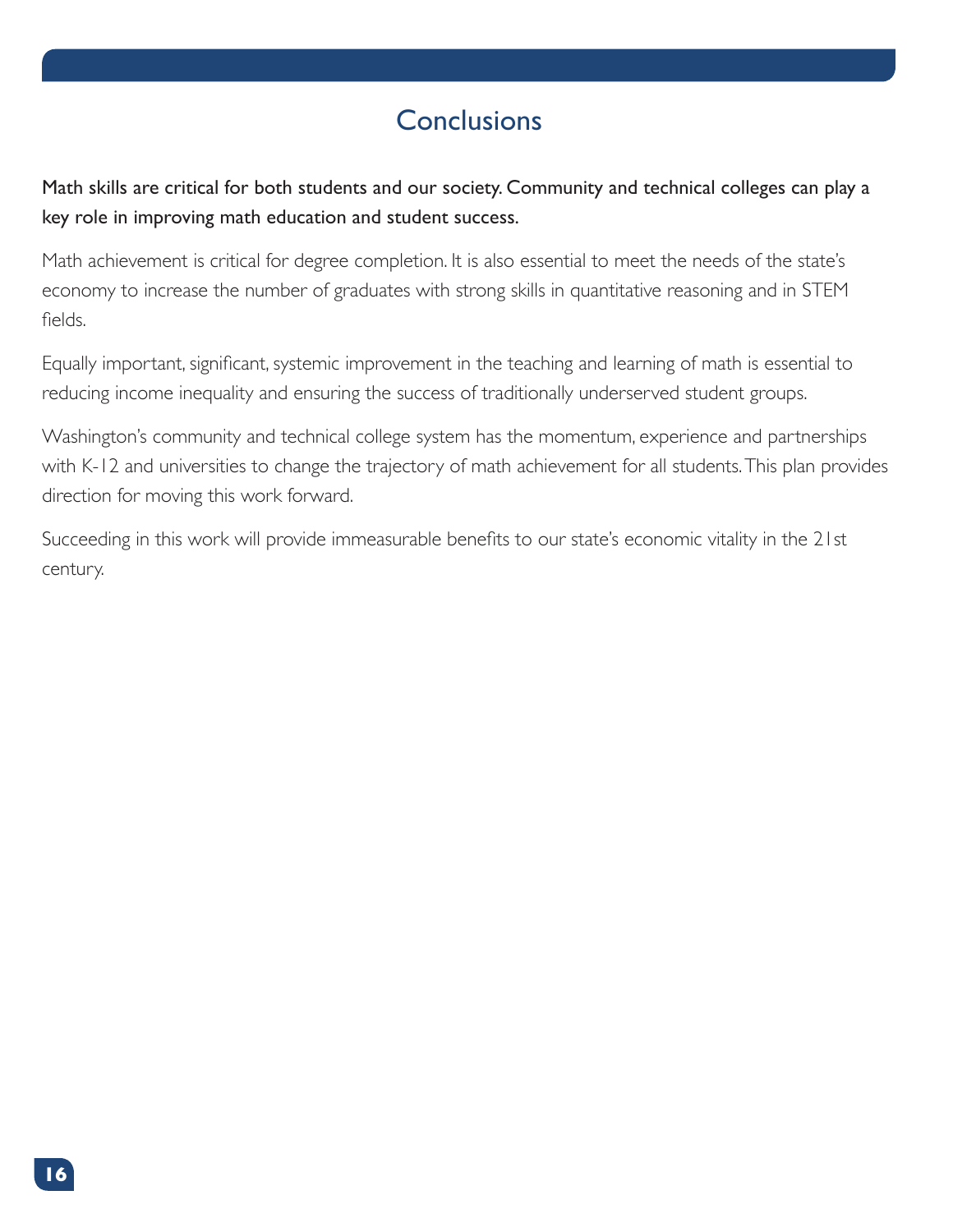## Appendix A: system metrics

Increase student success: Percentage of all academic transfer students enrolled who earn a Direct Transfer Agreement degree or become transfer ready (45 credits, includes college math).

| Annual % of academic transfer students who complete a<br>transfer degree or reach the achievement milestone of 45<br>college credits that include college math | 2012<br>$(N=101,152)$ | 2013<br>$(N=97,261)$ | 2014<br>$(N=97,962)$ |
|----------------------------------------------------------------------------------------------------------------------------------------------------------------|-----------------------|----------------------|----------------------|
| Overall                                                                                                                                                        | 7%                    | 8%                   | 18%                  |
| 20 and under                                                                                                                                                   | 9%                    | 20%                  | 18%                  |
| 21 and over                                                                                                                                                    | 6%                    | 17%                  | 17%                  |
| African American                                                                                                                                               | 1%                    | 12%                  | 12%                  |
| Asian/Pacific Islander                                                                                                                                         | 9%                    | 21%                  | 20%                  |
| Hispanic                                                                                                                                                       | 14%                   | 6%                   | 16%                  |
| Native American                                                                                                                                                | 4%                    | 15%                  | 14%                  |
| Other                                                                                                                                                          | 6%                    | 17%                  | 15%                  |
| White                                                                                                                                                          | 8%                    | 20%                  | 19%                  |

Increase college math completion for students in an academic transfer path (Direct Transfer Agreement associate degrees) — % starting the year with no prior college math that earn 5 college math credits by end of year.

| Annual % of academic transfer students who started the year with<br>no college math and earned at least 5 credits in college math      | 2012<br>$(N=78,314)$ | 2013<br>$(N=73,412)$ | 2014<br>$(N=73,645)$ |
|----------------------------------------------------------------------------------------------------------------------------------------|----------------------|----------------------|----------------------|
| Overall                                                                                                                                | 22%                  | 23%                  | 25%                  |
| 20 and under                                                                                                                           | 25%                  | 26%                  | 29%                  |
| 21 and over                                                                                                                            | 19%                  | 20%                  | 21%                  |
| African American                                                                                                                       | 15%                  | 16%                  | 17%                  |
| Asian/Pacific Islander                                                                                                                 | 27%                  | 29%                  | 31%                  |
| Hispanic                                                                                                                               | 18%                  | 19%                  | 20%                  |
| Native American                                                                                                                        | 17%                  | 17%                  | 19%                  |
| Other                                                                                                                                  | 22%                  | 23%                  | 25%                  |
| White                                                                                                                                  | 23%                  | 24%                  | 26%                  |
| Annual % of academic transfer students who started the year with<br>no college math and earned at least 5 credits in college STEM math |                      |                      |                      |
| Overall                                                                                                                                | 8%                   | 8%                   | 9%                   |
| 20 and under                                                                                                                           | 11%                  | 11%                  | 13%                  |
| 21 and over                                                                                                                            | 5%                   | 6%                   | 6%                   |
| African American                                                                                                                       | 4%                   | 4%                   | 5%                   |
| Asian/Pacific Islander                                                                                                                 | 12%                  | 13%                  | 16%                  |
| Hispanic                                                                                                                               | 6%                   | 5%                   | 7%                   |
| Native American                                                                                                                        | 5%                   | 5%                   | 6%                   |
| Other                                                                                                                                  | 8%                   | 8%                   | 8%                   |
| White                                                                                                                                  | 8%                   | 8%                   | 8%                   |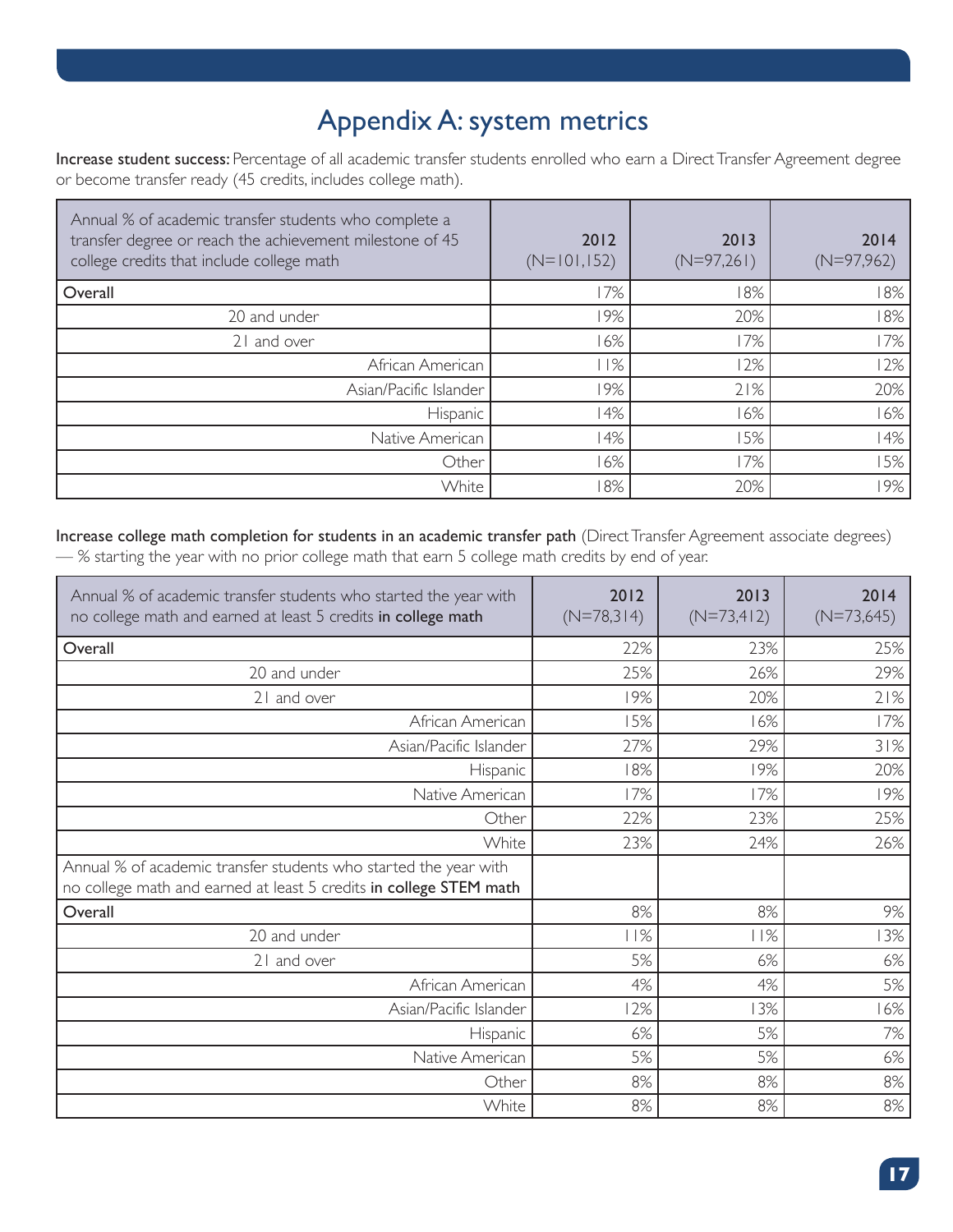Increase college math completion for academic transfer students starting in pre-college — percent (%) of current or prior pre-college math students starting with no college math that earn 5 college math credits.

|                                                                                                                       | 2012<br>$(N=39,374)$ | 2013<br>$(N=37,327)$ | 2014<br>$(N=35,213)$ |
|-----------------------------------------------------------------------------------------------------------------------|----------------------|----------------------|----------------------|
| Annual % of all academic transfer students with no college math<br>who are current or prior pre-college math students | 50%                  | 51%                  | 48%                  |
| Annual % of all current or prior pre-college math students that earn<br>5 college math credits                        | 22%                  | 23%                  | 24%                  |

#### Increase college math completion for high school graduates enrolling directly in college for academic transfer.

|                                                                                                                          | 2012         | 2013         | 2014 l       |
|--------------------------------------------------------------------------------------------------------------------------|--------------|--------------|--------------|
|                                                                                                                          | $(N=12,097)$ | $(N=11,287)$ | $(N=11,122)$ |
| Annual % of prior year high school graduates who complete 5<br>credits in college math in their first quarter of college | $10\%$       | $10\%$       | 10%          |

#### Increase college math completion for professional technical students.

| Annual % of professional-technical students who started the tear<br>with no college math and earned at least 5 credits in college<br>math | 2012<br>$(N=74,538)$ | 2013<br>$(N=69,489)$ | 2014<br>$(N=65,913)$ |
|-------------------------------------------------------------------------------------------------------------------------------------------|----------------------|----------------------|----------------------|
| Overall                                                                                                                                   | 17%                  | 17%                  | 18%                  |
| 20 and under                                                                                                                              | 17%                  | 8%                   | 19%                  |
| 21 and over                                                                                                                               | 17%                  | 17%                  | 18%                  |
| African American                                                                                                                          | 10%                  | 10%                  | 3%                   |
| Asian/Pacific Islander                                                                                                                    | 17%                  | 8%                   | 18%                  |
| Hispanic                                                                                                                                  | 3%                   | 5%                   | 16%                  |
| Native American                                                                                                                           | 15%                  | 14%                  | 5%                   |
| Other                                                                                                                                     | 17%                  | 14%                  | 18%                  |
| White                                                                                                                                     | 18%                  | 9%                   | 20%                  |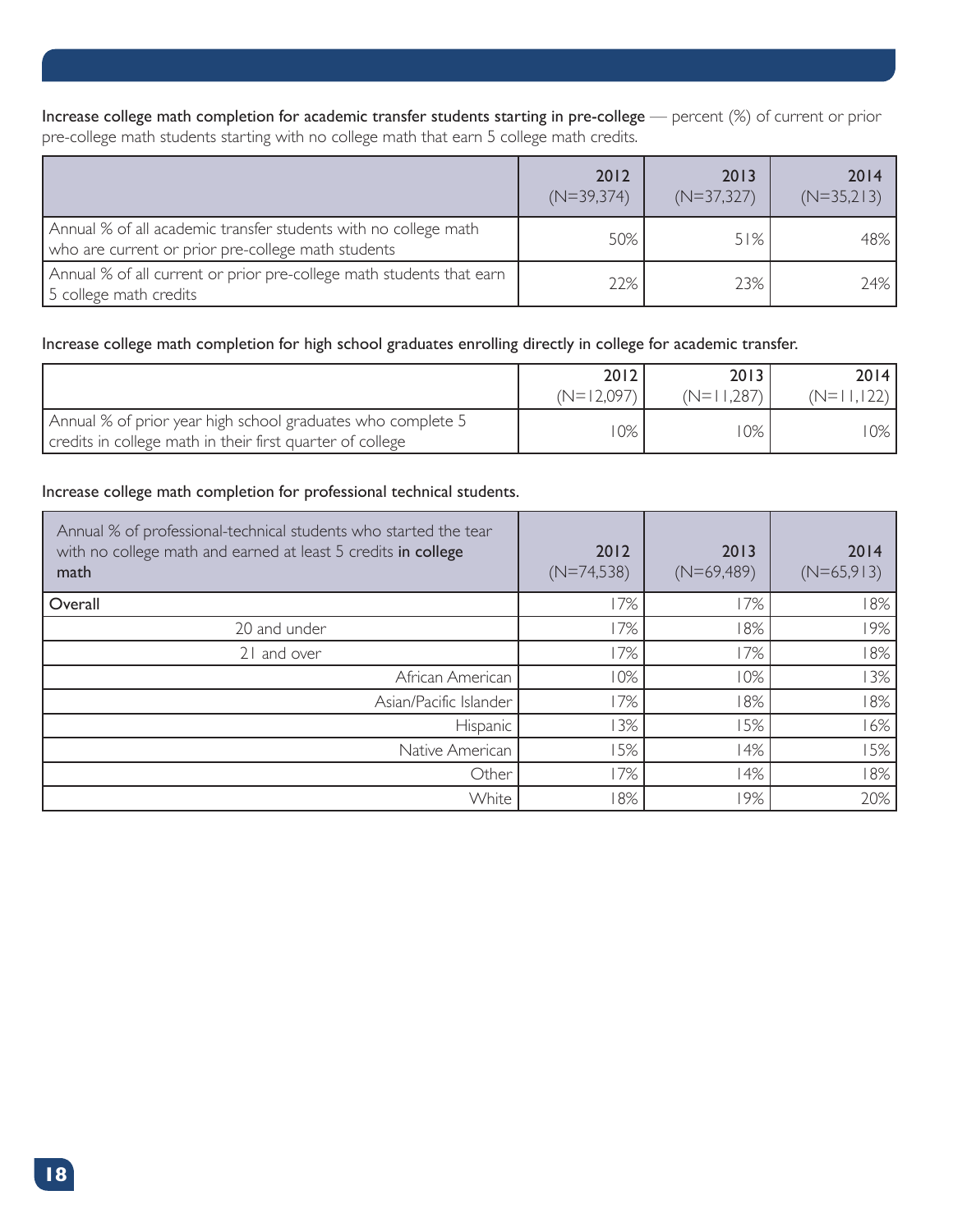## Appendix B: Math Task Force Members

| <b>State Board Members</b>          | Campus                          |  |
|-------------------------------------|---------------------------------|--|
| Wayne Martin, Chair                 |                                 |  |
| Elizabeth Chen, Vice Chair          |                                 |  |
| <b>Trustees</b>                     |                                 |  |
| Dan Altmayer                        | <b>Highline</b>                 |  |
| <b>Vicki Orrico</b>                 | <b>Bellevue</b>                 |  |
|                                     |                                 |  |
| <b>Presidents</b>                   |                                 |  |
| <b>Steve Hanson</b>                 | Renton                          |  |
| David Mitchell                      | Olympic                         |  |
| <b>Instruction Commission</b>       |                                 |  |
| <b>Gail Miulli</b>                  | Edmonds                         |  |
| Jeff Wagnitz                        | Highline                        |  |
| <b>Tomas Ybarra</b>                 | Yakima                          |  |
| <b>Research Planning Commission</b> |                                 |  |
| <b>Wendy Hall</b>                   | Lower Columbia                  |  |
| Cherisa Yarkin                      | <b>Seattle Central</b>          |  |
| <b>Student Services Commission</b>  |                                 |  |
| Leslie Blackaby                     | Yakima                          |  |
| Ata Karim                           | <b>Bellevue</b>                 |  |
|                                     |                                 |  |
| <b>College Faculty</b>              |                                 |  |
| Andrea Cahan                        | Everett                         |  |
| Rebecca Hartzler                    | <b>Seattle Central</b>          |  |
| <b>Bev Vredevelt</b>                | Spokane Falls                   |  |
| <b>Other Participants</b>           |                                 |  |
| <b>Gil Mendoza</b>                  | OSPI                            |  |
| Tony Lee                            | <b>Community Member</b>         |  |
| <b>Ben Rarick</b>                   | <b>State Board of Education</b> |  |
| Jane Sherman                        | <b>Council of Presidents</b>    |  |
| <b>SBCTC</b>                        |                                 |  |
| Jon Kerr                            | <b>SBCTC</b>                    |  |
| Darby Kaikkonen                     | <b>SBCTC</b>                    |  |
| <b>Bill Moore</b>                   | <b>SBCTC</b>                    |  |
| David Prince                        | <b>SBCTC</b>                    |  |
|                                     |                                 |  |
| Jan Yoshiwara                       | <b>SBCTC</b>                    |  |